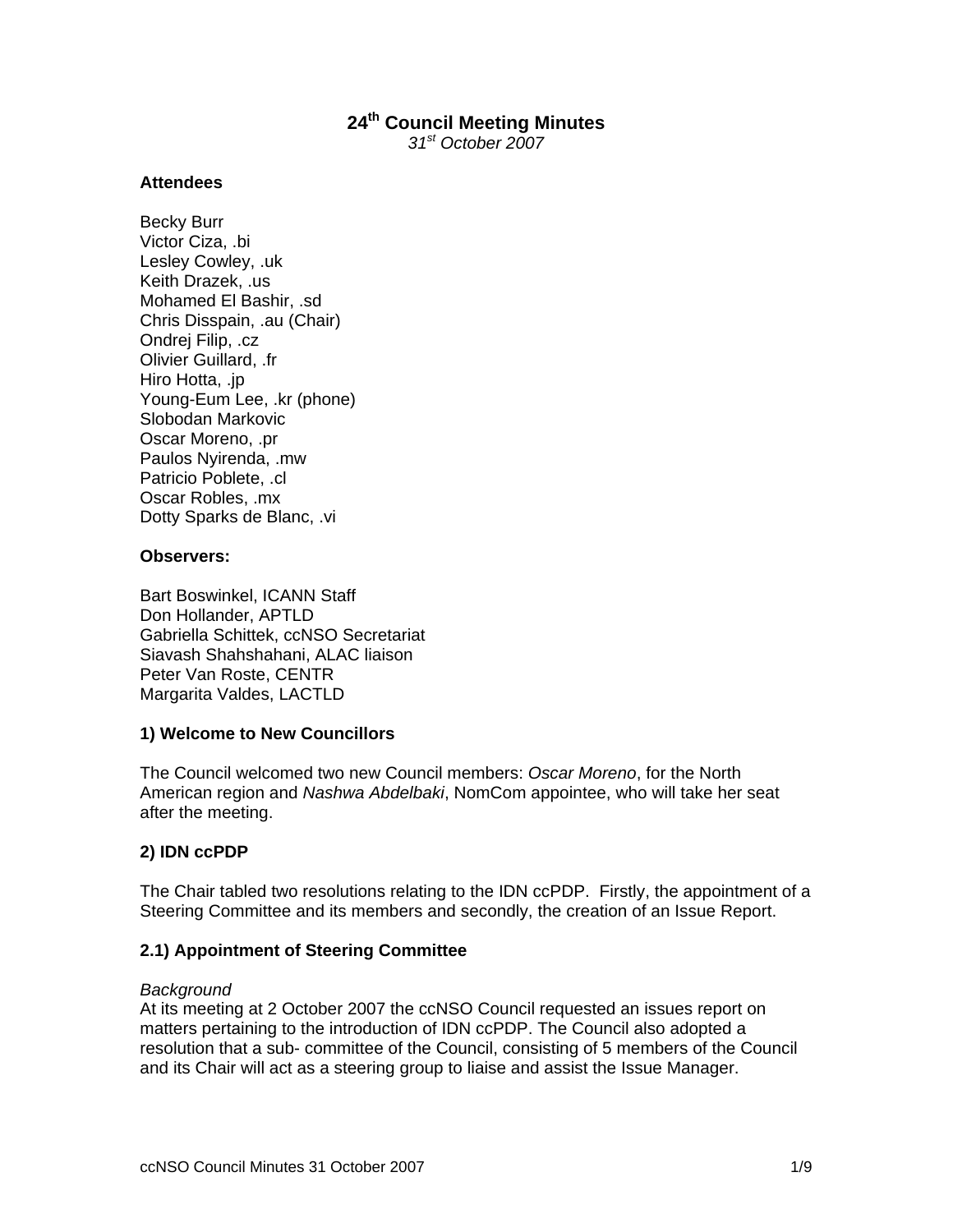### *Resolution*

24.01 IT WAS RESOLVED to appoint the following members of the Council to act as steering committee for the ccPDP:

Becky Burr (NA region) Ondrej Filip (EU region) Hiro Hotta (AP region) Paulos Nyirenda (AF region) Patricio Poblete (LAC region)

Chris Disspain (Chair of the ccNSO Council)

The resolution was passed unanimously.

# **2.2 Creation of Issue Report**

#### *Background*

At its meeting at 2 October 2007 the ccNSO Council requested an issues report on matters pertaining to the introduction of IDN ccPDP. At the same meeting the ccNSO Council appointed the Issue Manager. According to the ICANN by laws (Annex B section 2) the Council shall, in consultation with the Issue Manager, set the time within which the Issue Report needs to be available.

#### *Resolution*

24.02 IT WAS RESOLVED, that the Issue Manager in consultation with the Steering Committee, that a first draft of the Issue Report will be available no later then two weeks before the ICANN New Delhi meeting (February 2008).

The resolution was passed unanimously.

# **3) Resolutions on Proposing a Fast Track Approach**

The Chair introduced the next agenda item on the fast track approach and tabled a resolution on forming an Internationalised Domain Name Working Group.

#### *Background*

In initial discussions by the ccNSO members, other ccTLD managers and ICANN's Governmental Advisory Committee (GAC) a number of policy questions were identified and a "Questions and Issues Paper" was submitted to the ICANN Board of Directors (http://www.icann.org/topics/idn/ccnso-gac-issues-report-on-idn-09jul07.pdf). It became clear that the development of the required policy for IDN ccTLDs to resolve the issues raised was likely to take a minimum of 2 years. It also became clear that such a time frame was a major concern for a number of ccTLD managers who have expressed there is a pressing need for an IDN ccTLD in their territory. Because of this, the concept of a fast track approach began to be discussed. In those discussions it was thought that it **might** be possible to find a method to allow the introduction of a limited number of IDN ccTLDs while the overall policy was being developed.

Policies and procedures that may be relevant to the delegation of an IDN ccTLD under a fast track approach include: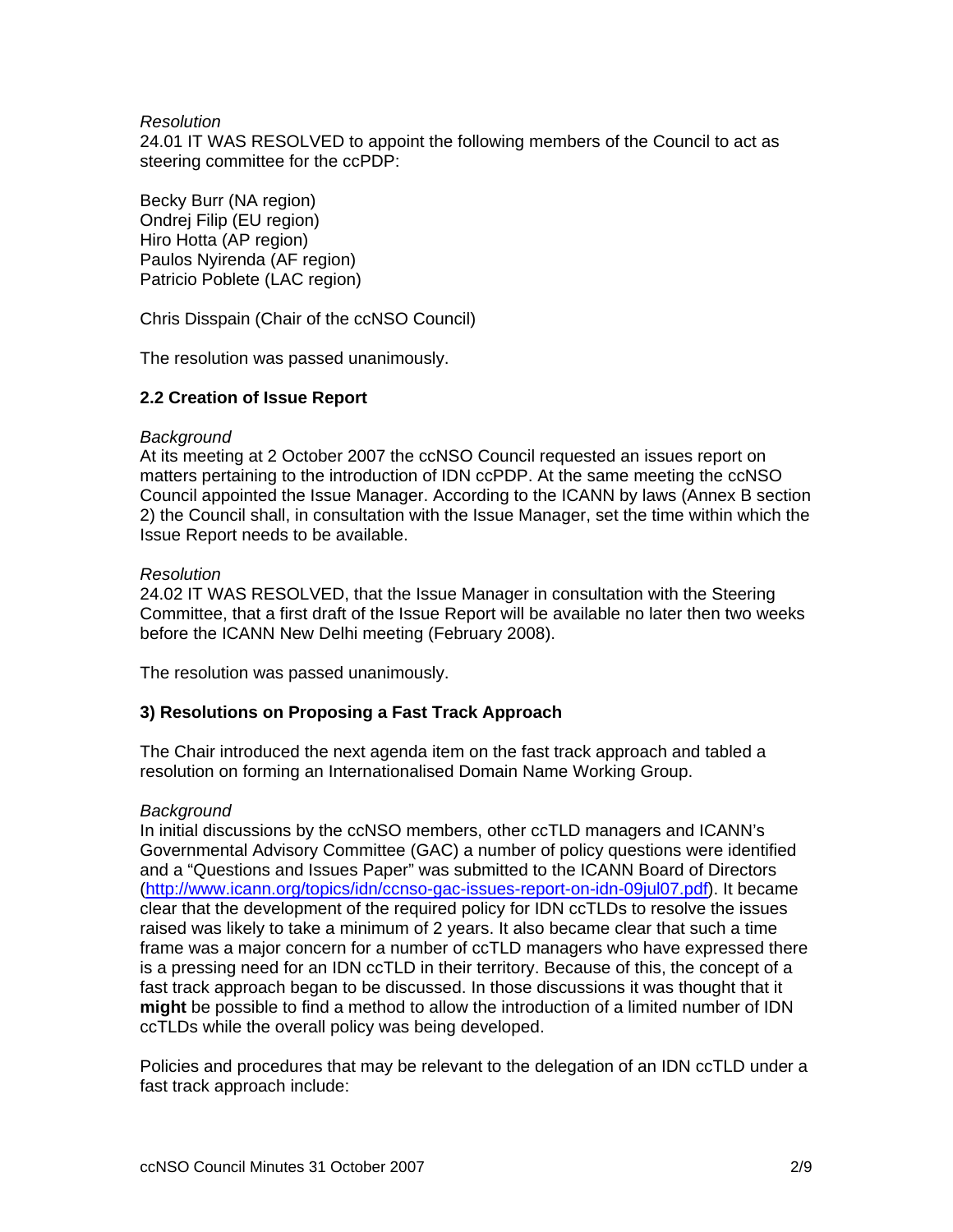• the IDNA protocol standards (http://icann.org/announcements/announcement-2-11may07.htm);

- RFC 3454 (http://www.ietf.org/rfc/rfc3454.txt);
- RFC 3490 (http://www.ietf.org/rfc/rfc3490);
- RFC 3491 (http://www.ietf.org/rfc/rfc3491.txt);
- RFC 3492 (http://www.ietf.org/rfc/rfc3492.txt);
- RFC 1591 and associated procedures for delegation of a country code top level domain (http://www.isi.edu/in-notes/rfc1591.txt)
- The GAC principles http://gac.icann.org/web/home/ccTLD\_Principles.rtf.

Following consideration of the "Questions and Issues Paper", and statements of the GAC and ccTLD managers on a fast track approach the ICANN Board has requested the ccNSO to **explore** both an interim and an overall approach to IDN ccTLDs associated with the ISO 3166-1 two-letter codes and to recommend a course of action to the Board taking the technical limitations and requirements into consideration http://www.icann.org/minutes/resolutions-29jun07.htm#m.

At its meeting on 2 October 2007, the ccNSO Council launched a Policy Development Process (ccPDP) by requesting a PDP Issues Report and appointing an Issues Manager. This ccPDP has been launched to develop an overall approach, which includes finding solutions for the matters raised in the "Questions and Issues Paper".

At its meeting on 2 October 2007, the ccNSO Council requested its chair and staff to prepare a draft charter for an IDN Working Group to be appointed by the Board and a background paper in preparation of the discussion on the fast track approach. The ccTLD managers present at the Los Angeles meeting discussed the drafts internally. The draft Charter was adjusted accordingly to reflect the outcome of the discussion.

At its meeting on 2 October the ccNSO Council endorsed the initiative of its Chair to ascertain the immediate need for IDN ccTLD in territories. The results of this survey were presented at the ccNSO meeting in Los Angeles.

# *Resolution*

24.03 IT WAS RESOLVED to recommend to the ICANN Board that an Internationalised Domain Name Working Group be formed under the Proposed Charter for the IDN Working Group, 31 October 2007.

The resolution was passed unanimously.

# **4) New gTLD Process / Resolution on Principles Relating to the Use of Names of Territories as Listed in ISO 3166-1 list as new gTLD**

The Chair tabled the proposed resolution recommending to the ICANN Board guidelines for the use of the names of territories as listed in the ISO 3166 list and their meaningful abbreviations as a gTLD in ASCII and non ASCII script. The resolution was to be put forward to the ICANN board for approval.

There was discussion on whether the proposed resolution correctly captured the outcome of the discussions held on the topic during the ccNSO meeting on the previous day.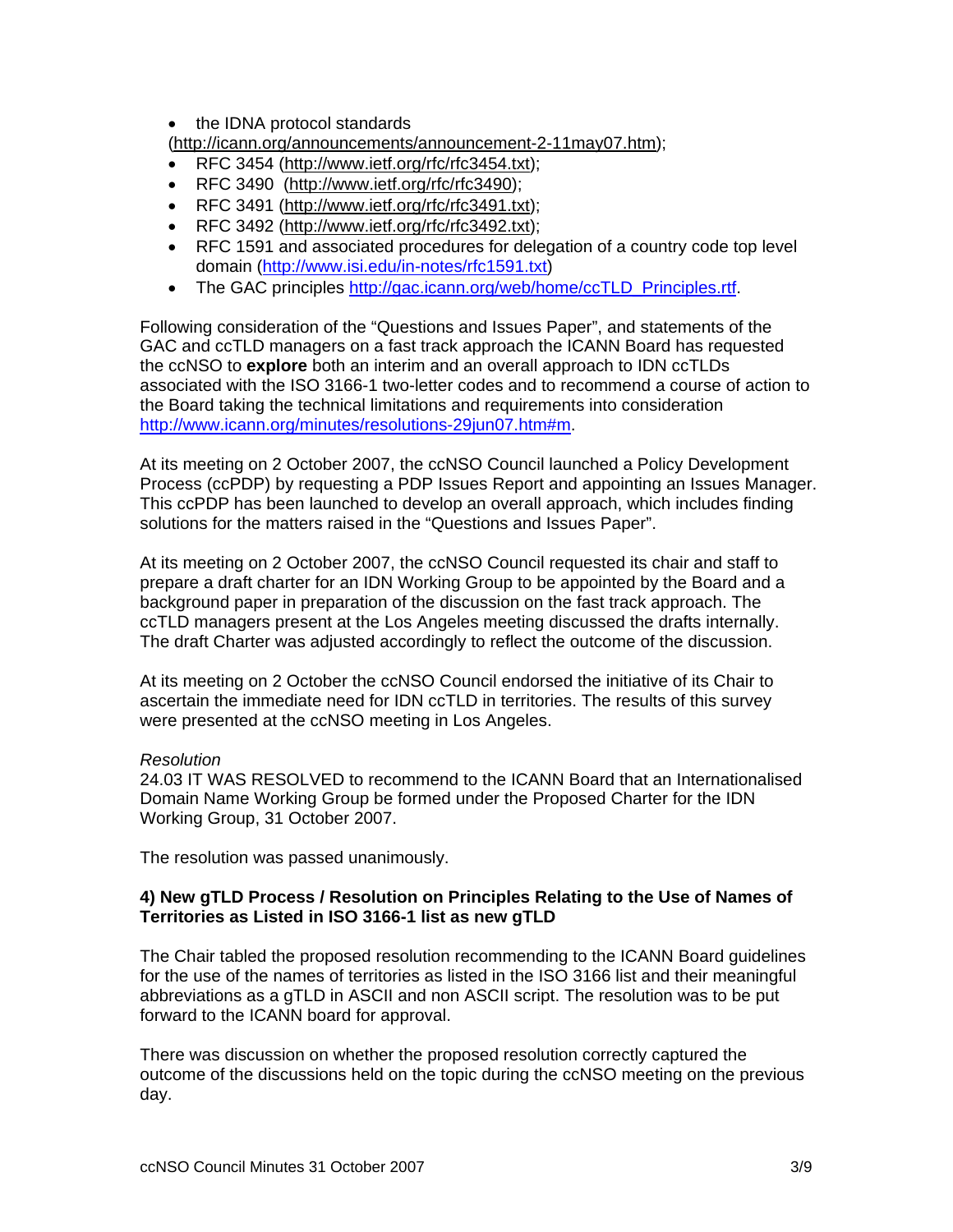*Slobodan Markovic* and *Paulos Nyirenda* expressed concern for the use of the wording "recognised languages", as there seem to be no official list of such languages.

The Chair explained that the background for using the formulation is to avoid potential fights about what a language is. This would be something ICANN staff would have to deal with during the implementation process. He noted that the new gTLD policy had been formulated in a similar way, with references to, for example 'public morals' without providing a clear definition.

*Oscar Robles* expressed the view that making the ASCII and non-ASCII "meaningful abbreviation of a territory" it into a principle was problematic and may be better dealt with under the objection process.

It was, however, felt that there had been consensus in the room during the previous day's discussions that this was what the ccTLD community wanted.

#### *Background*

At its meeting at the ICANN meeting in LA the participants of the ccNSO members meeting discussed the potential impact of the new gTLD. The discussion was focused on the potential use of the names of territories as listed in the ISO 3166 list and their meaningful abbreviations as a gTLD in ASCII and non ASCII script.

### *Resolution*

24-04 IT WAS RESOLVED that the ccNSO Council recommends that the ICANN Board apply the following principles in the new gTLD process:

### **Principle on meaningful representation of the name of a territory listed on the ISO 3166-1 in a non ASCII script.**

No name of a territory as listed in ISO 3166-1 or a meaningful abbreviation of it, whether represented in a non ASCII script or in any recognised language represented in that script, shall be available as a gTLD. This principle should be revisited once the IDN ccPDP Recommendation, if any, is adopted by the Board.

#### **Principle on meaningful representation of the name of a territory on the ISO 3166- 1 list in ASCII.**

No name of a territory as listed in ISO 3166-1 or a meaningful abbreviation of it, whether represented in ASCII or in any recognised language, shall be available as a gTLD. This principle should be revisited once the IDN ccPDP Recommendation, if any, is adopted by the Board.

#### 12 Councillors voted in favour.

Four abstentions were noted: Young-Eum Lee, Slobodan Markovic, Paulos Nyirenda and Oscar Robles.

#### **5) Regions Self-selection Mechanism**

The Chair tabled two resolutions, which are an outcome from the Regions Working Group report.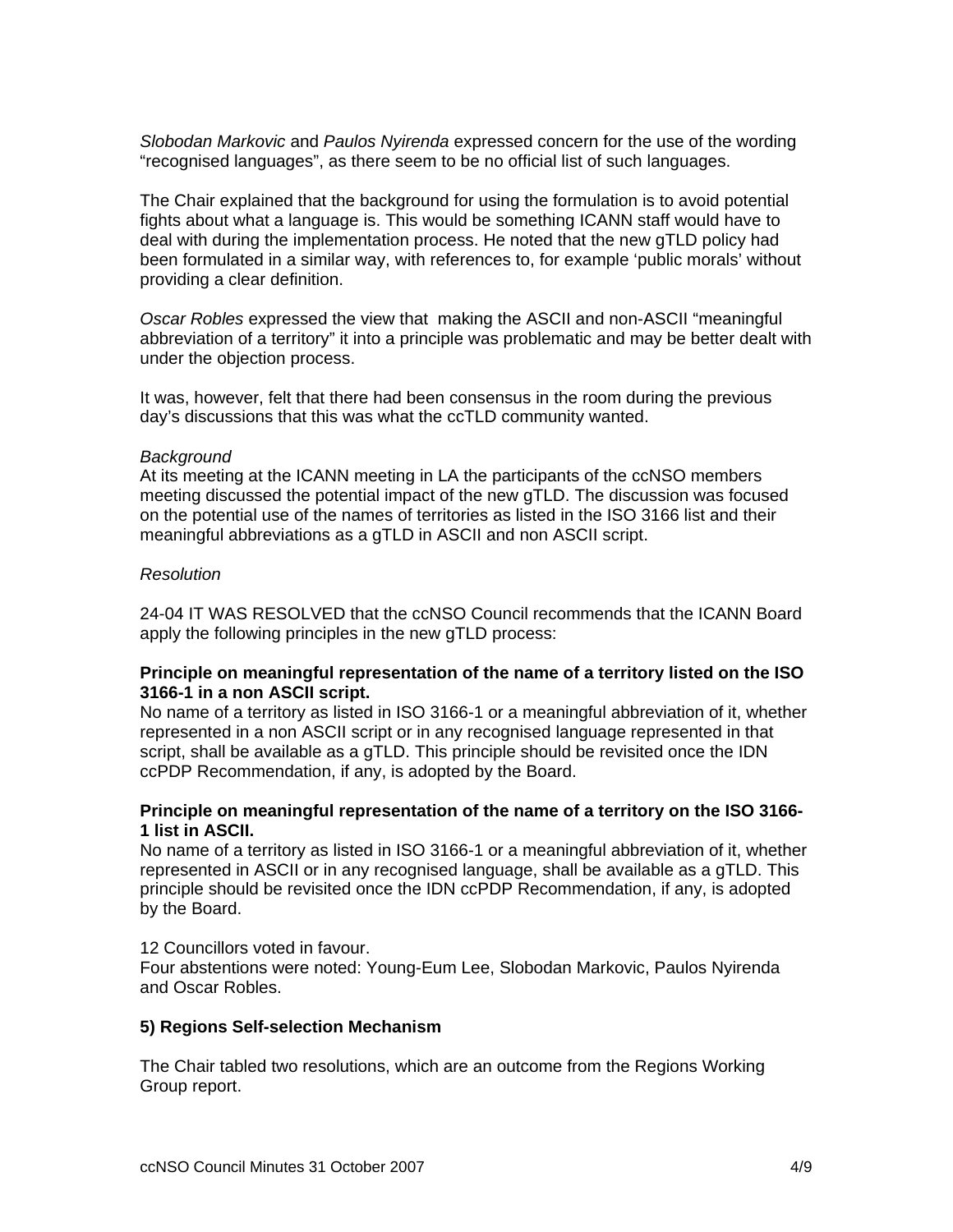The first resolution deals with the adoption of the recommendation from the Working Group to install a self-selection mechanism for those ccNSO members which today are assigned to a region based on the citizen criteria. The affected ccTLD manager should, together with their government, be able to define which region they would like to be designated to in the ccNSO framework.

The second resolution instructs the relevant ICANN staff to prepare an implementation process.

#### *Background*

At its meeting on 2 October the ccNSO Council adopted the final report of the Regions WG, with one member abstaining. According to the ICANN by laws section Article IX, clause 4 section 4 the ccNSO may adopt procedures for self selection for cases where the Geographic Region of a ccNSO member is unclear.

The WG on the ICANN Regions recommended that the ccNSO Council introduce a mechanism for self –selection for those ccTLD managers which are currently assigned to an Geographical Region on the basis of the "citizenship" criterion.

The recommendation of the WG is:

#### **Under the Provisions of Clause 4 of Section 4 of the ICANN Bylaws**

- 1. **Applicability**. These procedures are available only to those ccTLDs that:
	- a. are currently assigned to an ICANN Geographical Region on the basis of the citizenship criterion, and
	- b. are members of the ccNSO.
- 2. **Options.** The ccTLD may opt to join the ICANN Geographic Region with which the ccTLD Manager and the Government believe the country or territory has the closest geographic, language, cultural and economic ties.
- 3. **Procedure.** The ccTLD manager is to submit a request, which must include a letter of support from the ccTLD government, for consideration by the ccNSO Council.
- 4. **Limitations**. From the date that an application under these provisions has been approved by Council, no further applications from that ccTLD will be considered [for a minimum period of 5 years]. In the event the application has been approved by the Council the assignment to the ICANN Geographic Region only has affect with regard to matters relating to the ccNSO.

#### *Resolution 1*

24-05 IT WAS RESOLVED to adopt the recommendation of the WG on the ICANN Geographic Regions as stated above.

#### *Resolution 2*

24-06 IT WAS RESOLVED to request ICANN staff to propose mechanisms for implementation of the resolution by the next ICANN meeting in New Delhi, India.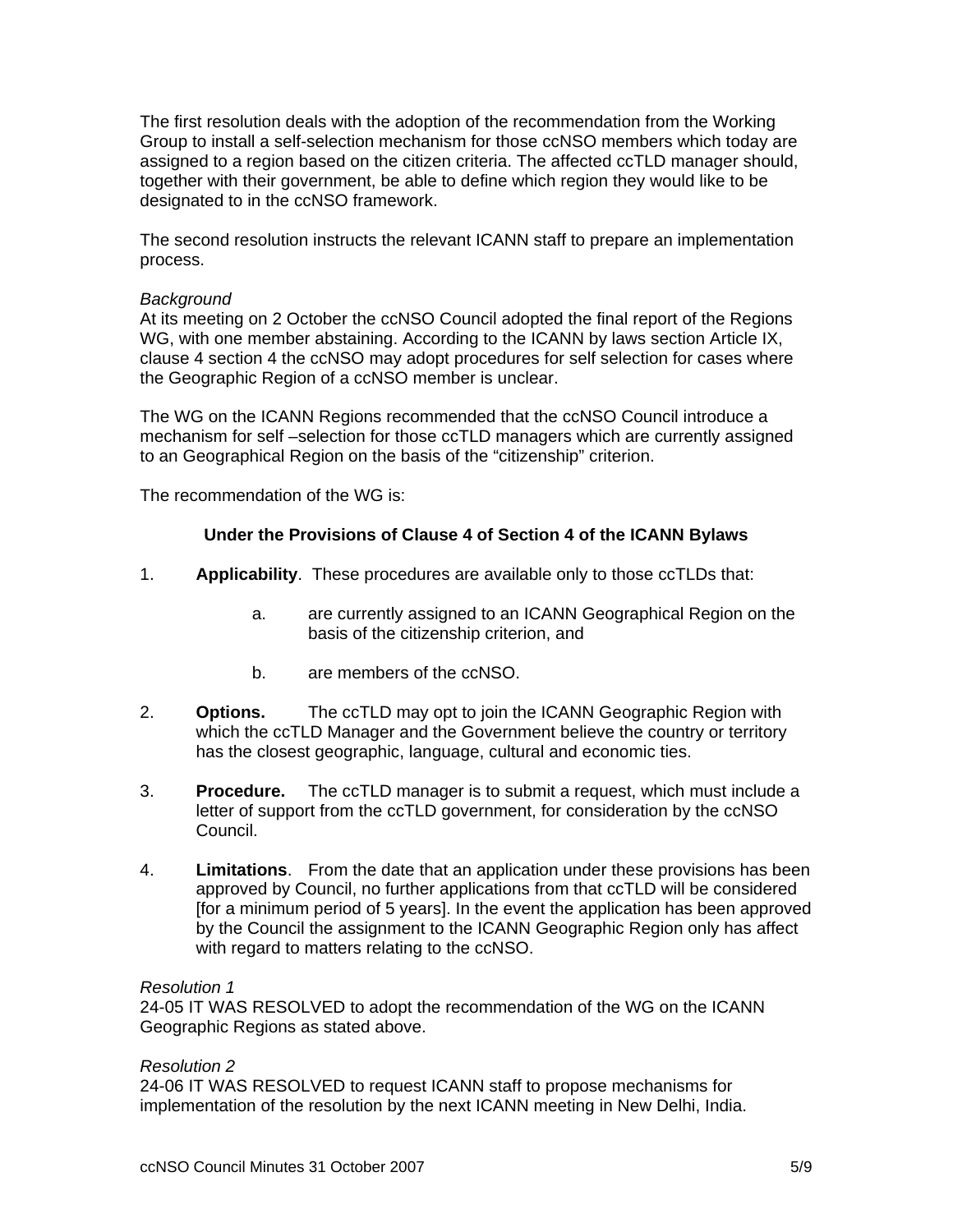15 Councillors voted in favour of the resolutions. *Olivier Guillard* abstained from both resolutions.

# **6) IANA Working Group Charter**

The Chair informed the meeting that the Chair of the IANA Working Group*, Olivier Guillard* has submitted an updated Working Group charter for the Council to consider.

 Olivier Guillard indicated that this document was a consolidation of different documents adopted by the ccNSO to structure the IANA Working Group activity, including a membership protocol visible on the IANA Working Group web site. He also indicated that he felt that those documentations may no longer reflect the context and requirements of today's Working Group. The Council was therefore asked to review the scope and work items of the Working Group.

The Chair suggested passing a resolution, requesting the Working Group Chair to draft a relevant scope and work items for the Working Group by the New Delhi meeting.

*Lesley Cowley* suggested to amend the wording so that it reads *"the Working Group Chair is to report as soon as possible"* in order to speed up procedures.

#### *Background*

Olivier Guillard, the chair of the IANA WG submitted an updated charter to be adopted by the ccNSO Council. This charter was drawn up from existing IANA WG documents. At the same time he requested a review of the scope and work items of the working group as the circumstances under which the IANA WG originally was created, have changed significantly since the IANA WG was constituted.

#### *Resolution*

24-06 IT WAS RESOLVED to request the chair of the IANA WG to review the scope and work items of the WG with the working group members in close cooperation with relevant ICANN staff. The Working Group chair is requested to report to the Council as soon as possible, and propose a relevant scope and work items for the WG, if any. During this time the IANA WG is requested to undertake its activities under the current charter.

The resolution was passed unanimously.

# **7) DNSSEC Update**

The Chair reiterated his requests to the TECH Working group and the IANA Working Group for input on the issue.

*Lesley Cowley* asked for the IANA WG to speed up procedures with DNSSEC.

He also encouraged people to review the statement from RIPE on signing the root zone, in order to get a feeling for what the community thinks of the subject.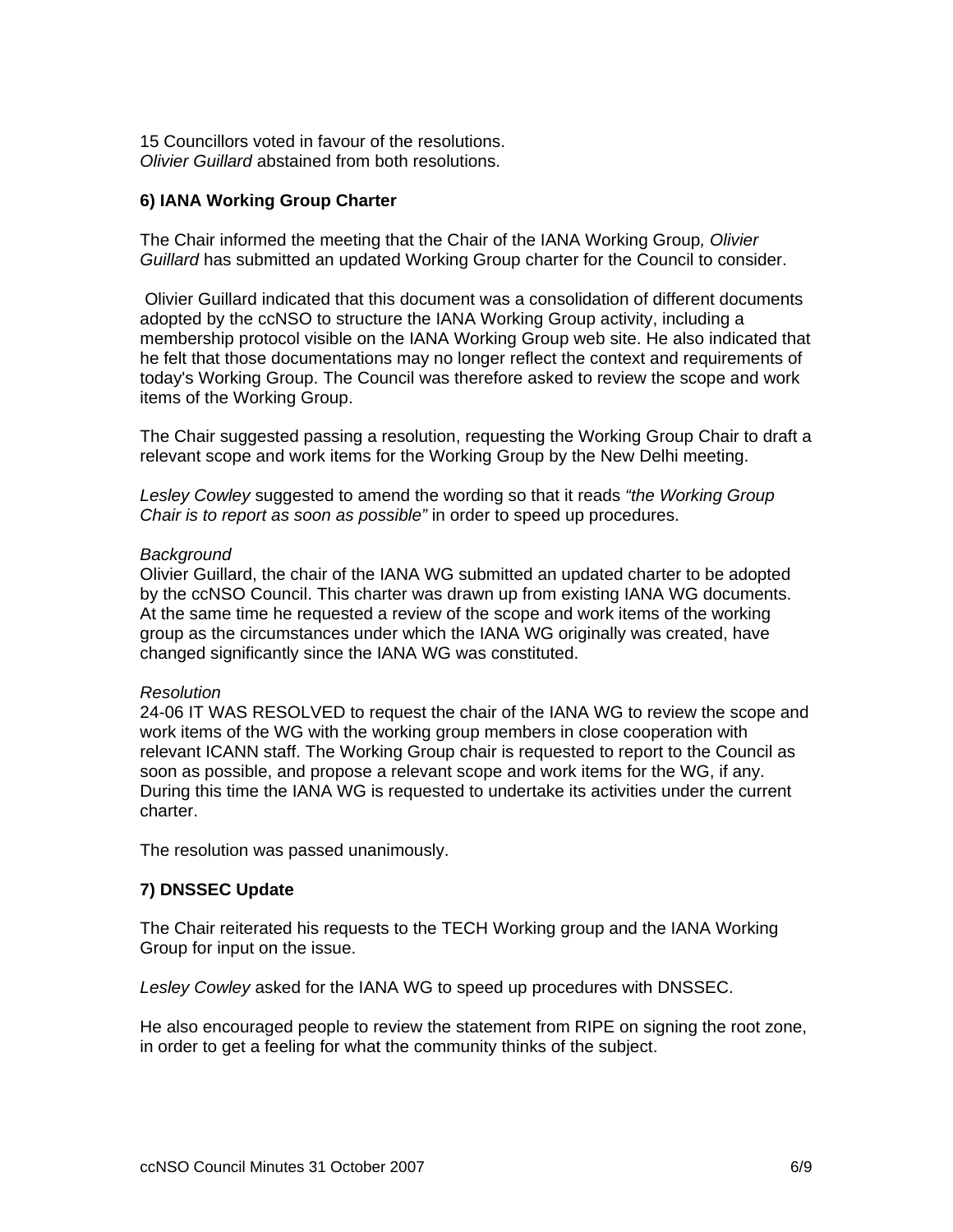# **8) Anti-phishing**

The Chair noted that Anti-phishing seems to be a topic of broad interest for the community and therefore asked the Councillors whether an Anti-phishing Working Groups should be set up.

*Lesley Cowley* suggested that the ccNSO Secretariat launches a survey on the topic to find out what the community knows on the topic and expects from the ccNSO Secretariat.

*Becky Burr* supported the suggestion and wondered whether the survey also could include questions on legal limitations put upon the ccTLD operators.

The Chair pointed out that the ccNSO Secretariat will need to receive input in how to formulate the questions.

24-07 IT WAS RESOLVED that the ccNSO Secretariat starts drafting a survey on Antiphishing.

### **9) ccNSO Working Group Guidelines**

The Councillors were informed that *Bart Boswinkel* is working on guidelines for ccNSO Working Groups. The guidelines will be presented to the Council for consideration as soon as possible.

#### **10) Internal Procedures Update**

The Chair noted that guidelines for ccNSO Council Minutes are under development and will be sent out to the Council for consideration as soon as possible.

The meeting was then informed that the numbering of future council resolutions will undergo a formatting change. It was explained that they will now follow the numbering of the actual Council meetings.

*Lesley Cowley* suggested that a work plan should be developed. This was agreed and the Secretariat was requested to start work on a draft work plan for discussion at the meeting in Delhi.

#### **11) New Membership Applications to the ccNSO**

The ccNSO received membership applications from Serbia (.rs) and China (.cn). The application details for both ccTLDs have been confirmed by IANA.

24-09 IT WAS RESOLVED to approve Serbia (.rs) as new ccNSO member.

24-09 IT WAS RESOLVED to approve China (.cn) as new ccNSO member.

The resolutions were passed unanimously and acclaimed by applause.

On behalf of the Chinese ccTLD manager, thanks to the ccNSO Chair and Council members were expressed and .cn declared their commitment to support and contribute to the work of the ccNSO.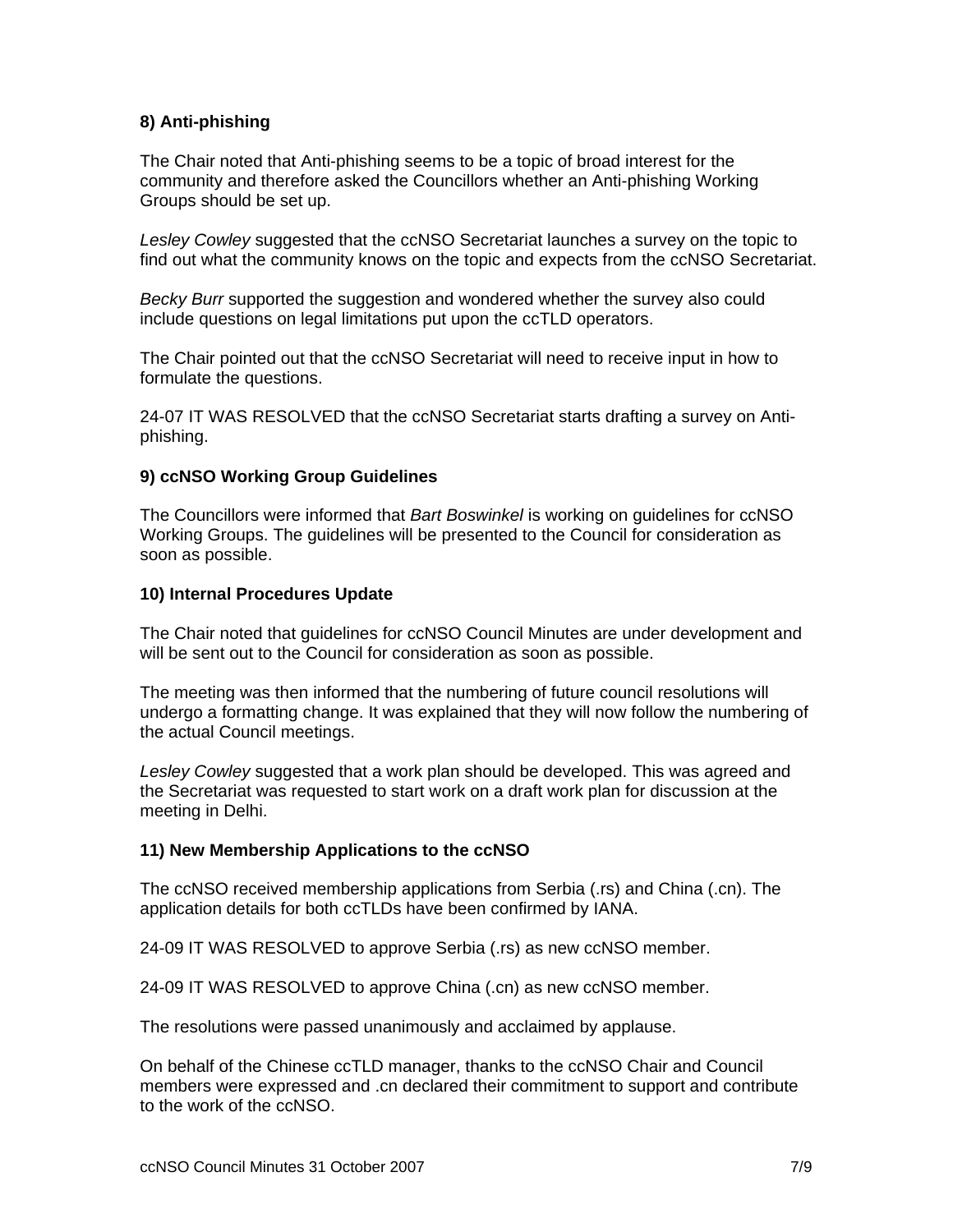*Paul Twomey* welcomed both ccTLDs to the ccNSO.

### **12) Call for Nominations for ccNSO Council Members**

The Chair noted that between the Los Angeles and the New Delhi meeting elections to the ccNSO Council need to be held.

#### *Background*

The regular terms of the three ccNSO Council members selected by the ccNSO members within each ICANN Geographic Region shall be staggered so that one member's term begins in a year divisible by three, a second member's term begins in the first year following a year divisible by three, and the third member's term begins in the second year following a year divisible by three. Accordingly one candidate per "Geographic Region": Europe; Asia Pacific; Latin America/Caribbean islands; Africa; and North America has to step down, and there seat are open for election.

The ccNSO Council members who step down are: Africa: Mohamed El Bashir Asia/Pacific: Hiro Hotta Europe: Ondrej Filip Latin America: Eduardo Santoyo North America: Dotty Sparks de Blanc

According to the ICANN bylaws (Section 4, Membership. paragraph 8): "Any ccNSO member may nominate an individual to serve as a ccNSO Council member representing the ccNSO member's Geographic Region. Nominations must be seconded by another ccNSO member from the same Geographic Region. "

Each member can nominate one candidate for election to the ccNSO council and each member can second one candidate.

Candidates do not need to be resident in the region or a citizen of a country within the region in which they stand for election.

In order to nominate or second a candidate, a member must have been a member of the ccNSO by 31 October 2007.

#### *Resolution*

24-10 IT WAS RESOLVED to request staff to send out a call for nominations no later then 14 November to fill the seats open for election. The period for nominations shall be open for 14 calendar days. In the event more then one candidate is nominated in a specific region, staff is requested to set up an election for the ccNSO members in that region.

The resolution was passed unanimously.